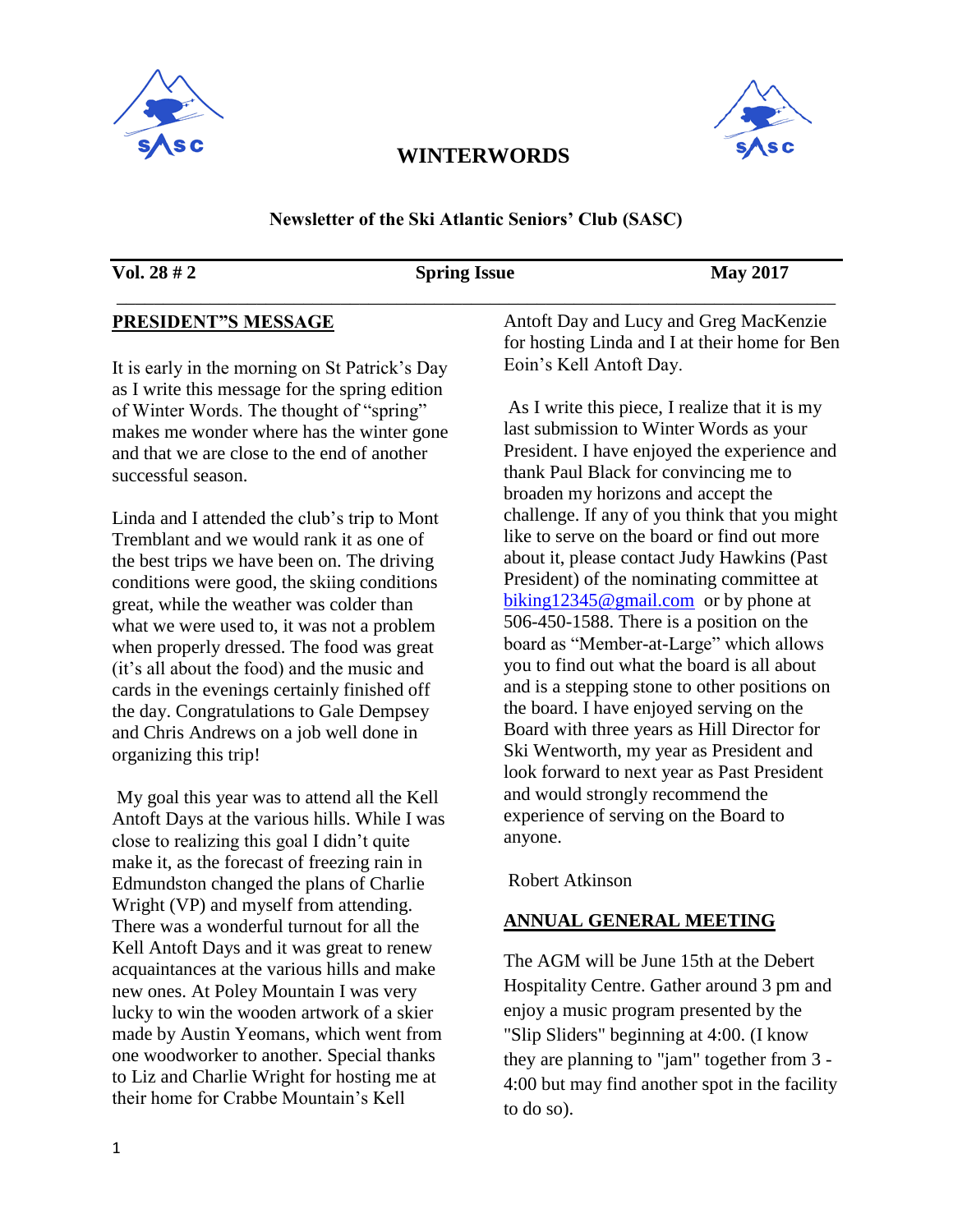



The AGM will commence at 5:00 PM and the meal will be served at 6:00 PM. The meeting is open to attendance by all club members both skiing and non-skiing members and the meal cost is \$30.00. Email me at [teaganskye.cw@gmail.com](mailto:teaganskye.cw@gmail.com) indicating your plan to **attend no later than May 29** as we have to advise the facility of our numbers. Please also return the form (to ensure a correct count) and your cheque to me at:

### **Charles Wright**

18 Garden View Dr Island View, NB., E3E 1A3

Charlie

# **SKI TRIPS**

#### Mont Tremblant Experience-2017

Wow, what a great trip that was! We pulled into Tremblant Village around 4pm after a drive from Quebec City that day. The room was ready, so off to a good start.

First, the skiing (because that is why we were there!) Mont Tremblant was a bigger mountain than I remember from about 40 years ago. Lots of mountain to challenge everyone. Three mountain faces to choose from, north, south and Le Soleil (the sun). Trails were well groomed and a good width. And because we were mid week, not crowded. The Ski Hosts helped to get everyone off to a great start by showing us the trails that fitted our skiing level. Skiers of all levels from Greens to Blacks were able to enjoy.

Although we knew that Mont Tremblant could be a cold hill, that was not the case this year. Daytime temperatures were around -10c, but there was very little wind, so the result was great skiing. Actually, the locals say we had the best week of the season.

The hotel was excellent. The Holiday Inn Express was located right in the centre of the village. It was a short walk "down" the pathway to the Cabriolet, a small gondola that takes you up to the base of the hill. From there you get the main gondola to the mountaintop. And at the end of the ski day, you could ski right back down a trail to end up across the street from the hotel.

Rooms were very well laid out, with plenty of space. Staff were friendly and ready to help if you needed it. Breakfast was provided in the common room. It was standard Holiday Inn Express food, but certainly adequate. Evening meals were brought in by a local caterer. I think folks were pretty happy with the food quality and service.

There was no lack of things to do at Tremblant. Plenty of little shops in the village. Although we did not take it in, a number tried the "tubing" and skating in the evening. A local spa was also on the "to do" list for a few seeking an "unwind" time. The common room was ours in the evenings, so a couple of card games were always in progress. A few of the musically inclined (I was one) set up a music circle and beat out a variety of tunes, which at times included a sing-a-long.

We did have a little drama when reports filtered in that Gale had a "head bang". And then later in the week Allan had a crash. Both required medical attention, but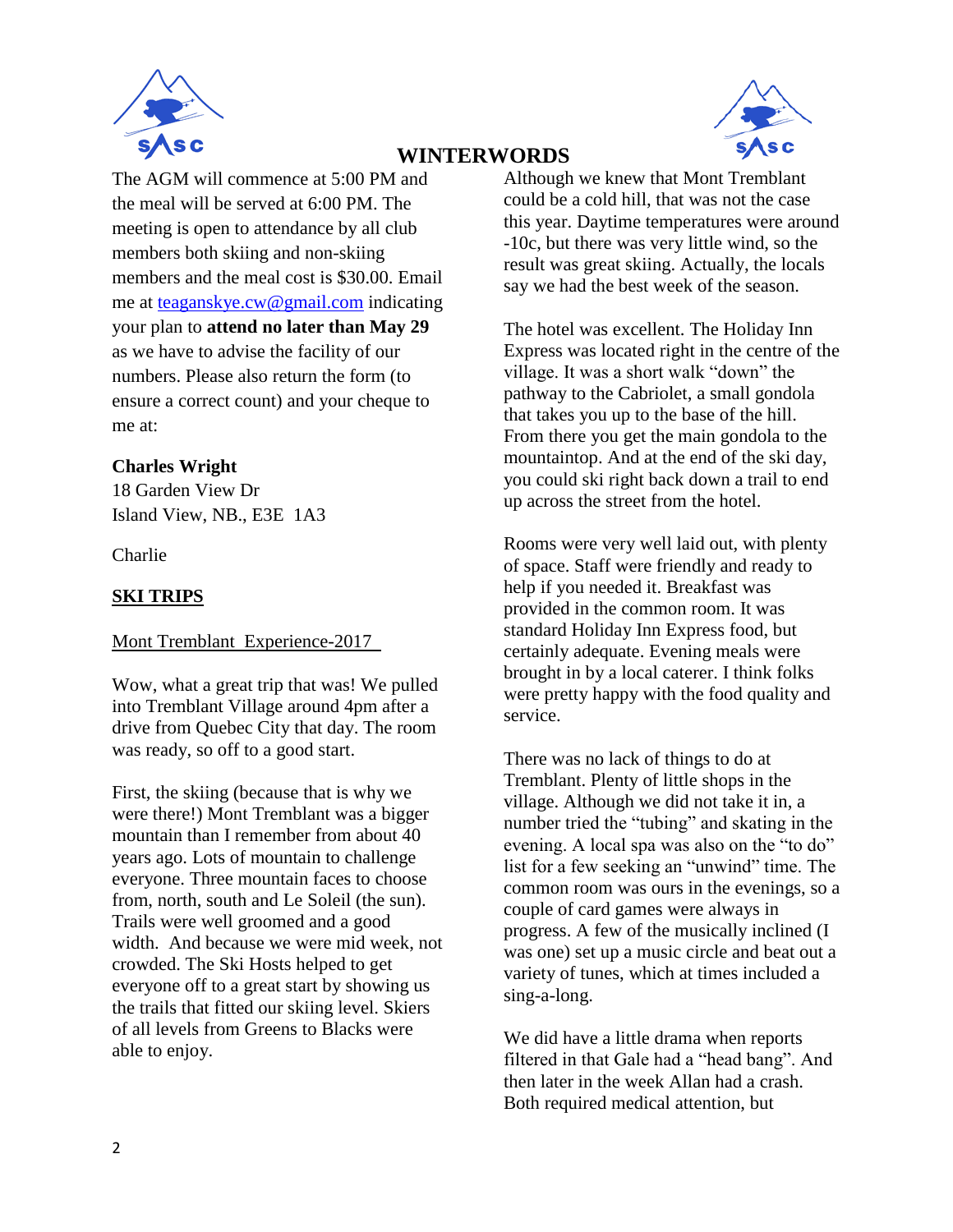



reappeared to finish off the week. (I trust they have no after effects!!)

Friday saw us on the road headed east after a great week in the Laurentian Mountains. Great skiing, great hospitality, great bunch of fellow skiers. Hard to beat that week!! (And it is on our list to do again!)

Ken and Janet Nichols, Woodstock, NB

### **Attitash Experience**

Attitash, New Hampshire - what a great destination. This was Mary's and my second SASC trip and we enjoyed it as much or even more than last year at Sugarloaf. Allan Jost and his team of volunteers made the most perfect arrangements for 33 members to enjoy on-mountain accommodation at the Grand Summit Hotel from Sunday, March 5 to Friday, March 10, 2017.

Tuesday Evening was left "open" as North Conway, with all its shops and restaurants, was just around the corner so those so inclined took full advantage of these liberties. Also, when members signed up for the trip, Friday skiing was an option. For those wanting to head back home on Friday they could opt out of the expense and hit the road. And for the adventuresome, quite a few took time to ski at Wild Cat mountain, about 20 minutes away as our ski passes were honoured at both resorts.

Weather was a mixed bag of great sun and corn snow on a couple of days punctuated with a shortened day due to freezing rain and another of variable conditions. Since

mother nature had not blessed the White Mountains with a good snow fall since mid February we all took our hats off to the snow makers and groomers to keep conditions and the number of trails open that we were all able to enjoy. The two peaks of Attitash offered lots of variety and the overall pitch of the mountains was very much to my liking

Being a smaller group, there was great camaraderie amongst the 33 while in the Grand Summit Hotel and on the slopes. At 91 years of age, it was a pleasure to have Jim Clothier as one of our enthusiastic and well bonded group. Our dinners were superb, the accommodation was perfect and the staff took very good care of us throughout.

Only on the last morning did we face serious excitement when all guests had to evacuate the hotel at 6.50 am due to a general alarm triggered by a chimney fire emanating from the wonderful lobby fireplace. Swift action by multiple fire brigades minimized the disruption and we were able to return to the hotel shortly after 10.20 am and then be on the slopes by 11 am. (During the interim we were hosted in the Bear Peak base lodge with a full breakfast service. Bravo, again, to the resorts' attention to all guests and staff.)

Allan had arranged for a special rate at the Country Inn at Bangor for accommodation going to and then returning from Attitash. So many of us took advantage of this arrangement that our five nights of socializing was extended to round out the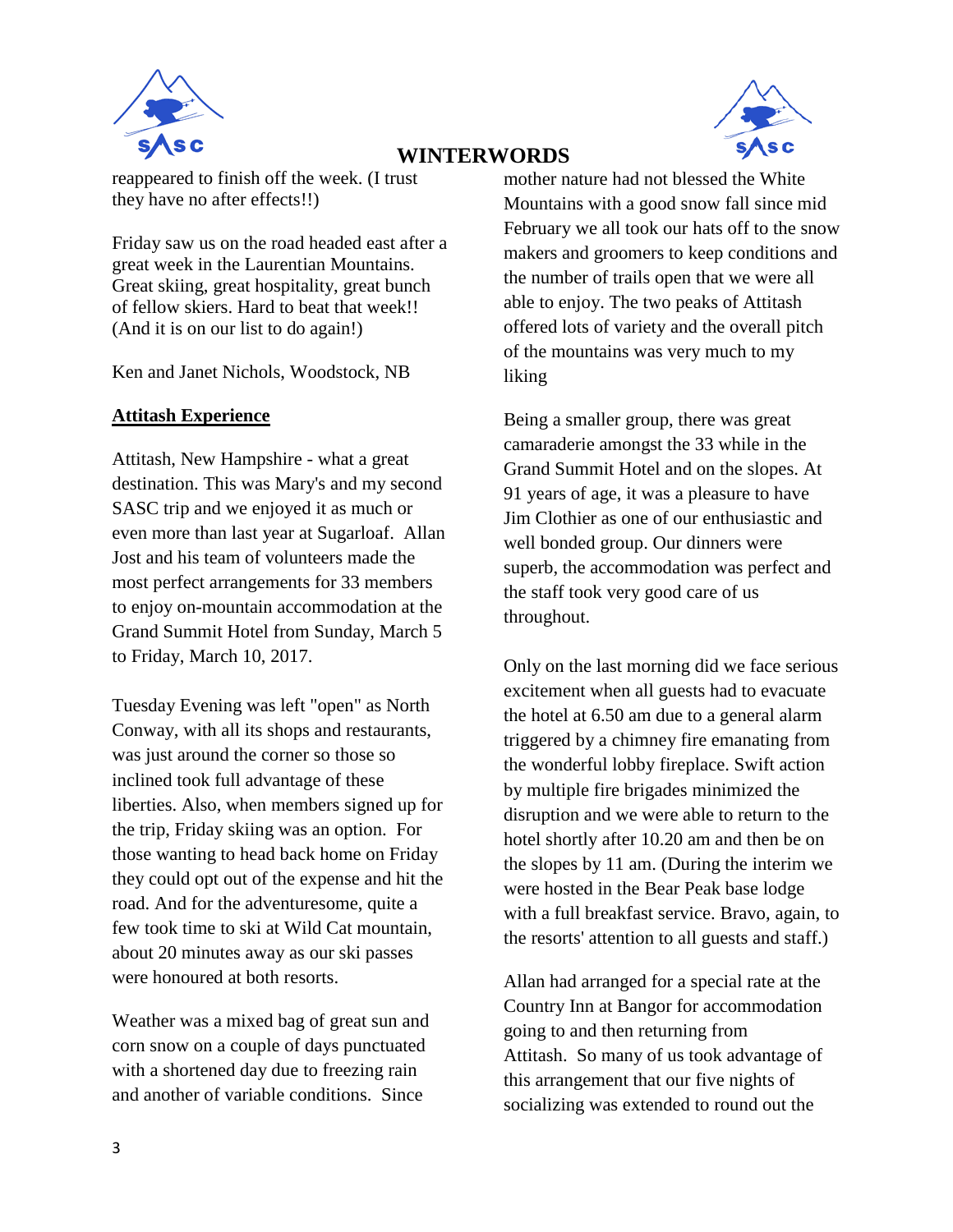



week and solidify our existing and new found friendships. A great week.

James Stokes-Rees, Saint John

### **SASC Ski Trips for 2018**

Your trip committee has two trips planned for next year, both to resorts that have been proven to be very popular ones for the club:

- Sunday River, Maine: January 28 to February 2
- Stoneham, Quebec: February 25 to March 2

Both trips include 4 or 5 days skiing (plus free half-day ski on Sunday afternoon), hill tour Monday morning, breakfast, dinner, and lodging. At Sunday River we are staying at the Grand Summit Hotel, and at Stoneham, in the Stoneham Hotel with brunch and dinner (table service!) in Le Feu Follet restaurant right at the base of the hill.

Full details and application forms will be on the club web site in late September. For information in the meantime you can contact me at: [allan.jost@gmail.com](mailto:allan.jost@gmail.com) or (902) 835- 8532.

### **SASC GOLF TOURNAMENT September, 2017**

Highland Links/Keltic Lodge. The cost is :

\$90.00 for green fees, \$34.00 for power cart, \$56.00 for the meal, and \$175 for the room.

Two people will share a cart (\$17.00 per person), and presumably, two people will share a room (\$87.50).

So, for double occupancy, the cost per person is  $$250.50 + tax$ . If a person was in a room alone, the cost will be  $$338.00 + tax$ .

Applications will available soon.

# **SASC WENTWORTH MESSAGE**

We had a better year for 2016/2017 than 2015/2016 based on senior visits. Last season it was 4303 visits and this year it was 5107. That is an increase of .186%.

Although the weather was not better this year, we were able to provide suburb ski conditions right until the last day of skiing of the season.

I would like to thank all the SASC members that visited Ski Wentworth and the staff for providing a warm, wonderful environment for our members to stay while at Ski Wentworth.

I am already looking forward to the 2017/2018 season.

Harry Lamont, Director Ski Wentworth

### **SASC MARTOCK UPDATE**

Well the ski season has come to an end and about 25 people gathered at Martock to say good bye to friends. Looking back over the last three months the season was quite successful for the SASC members at Martock. A big thanks needs to go to the Martock groomers, as the hill was always well groomed no matter what the weather had been the night before. The early risers could always enjoy first tracks down the trails. A few of our members took advantage of the free ski lessons but too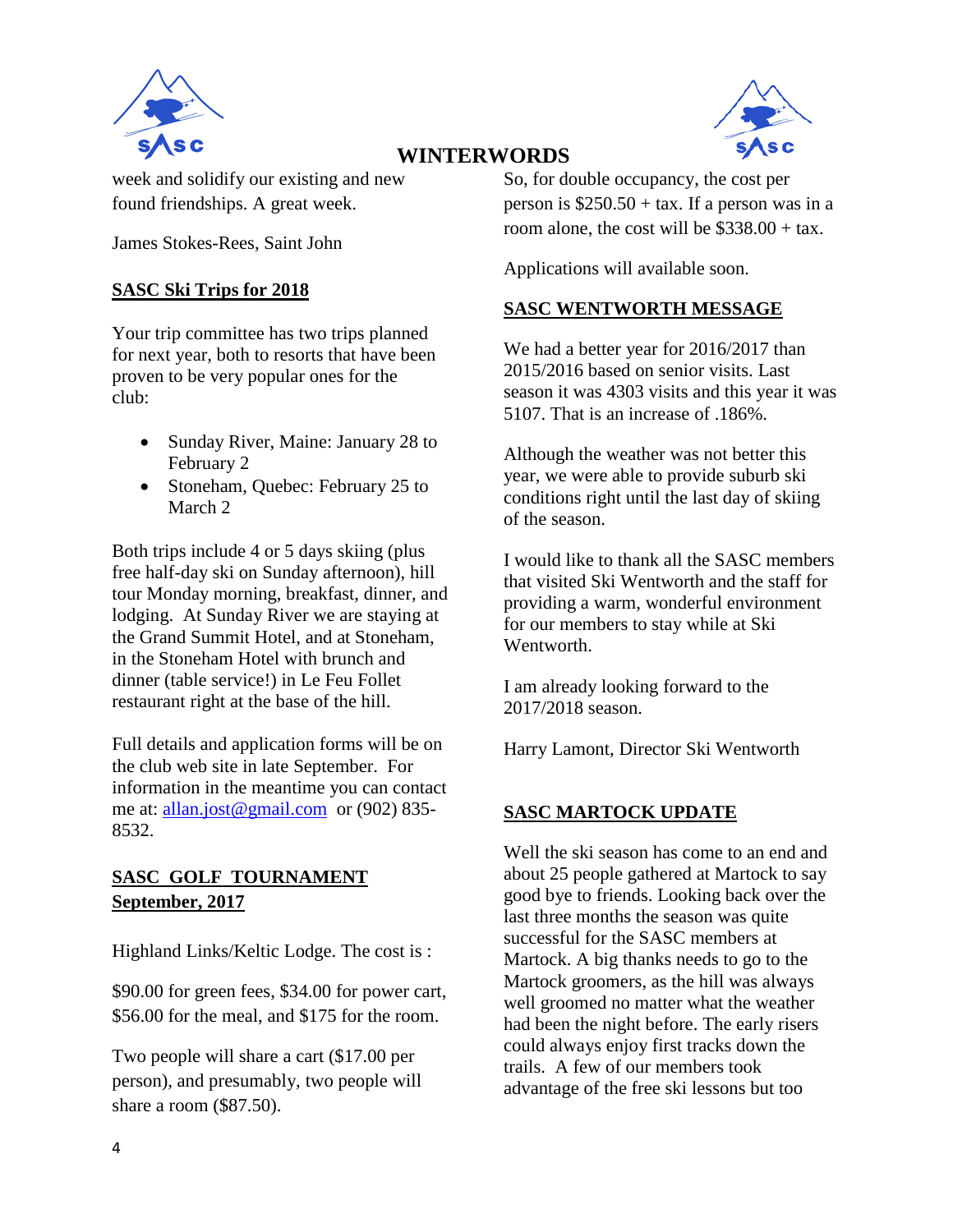



often the lessons were cancelled due to closure of the hill or road conditions due to storms on Wednesday. But Joanna (her last year) is looking forward to the next season with some new ideas to get more people involved in this area of ski improvement. Those who took advantage of the clubs ski trip to Mt Tremblant are still singing praises about how good that trip was ... the accommodations, the food, the weather, the hill conditions. It will be hard to have a repeat of such an awesome experience as was had by this group of skiers.

So as we see the snow melt away and new hobbies take the place of skiing, don't forget about the about your winter friends as you make plans for the 17-18 season.

Submitted by Laura Naugler, Hill Director Martock

# **SASC BEN EOIN**

March was a very busy month at SKI BEN EOIN for seniors. March 1 - KELL ANTOFT day. There were 66 seniors for a delicious buffet served by Ron and staff. There was positive feedback from all our members and visiting SASC as well. We were pleased to welcome President Robert Atkinson who addressed our group and enjoyed the morning skiing. We enjoyed having Jimmy join us and as well introducing him to Ski Ben Eoin's 91 year old- true inspiration for all. A special presentation was made to Vern Walsh, one of our weekly ski instructors on his retirement. He says he is finally joining the 80# group. A big thank you to Vern and Les Elsworthy for all their time and patience

each week!!! The ski patrol truly appreciate our donation for their patrol duties. On March 22/ we held our seniors closing, and what a noisy group. All 60 members sang *Ski People* (adopted from *Sea People*) for their lunch. Wonderful way to start off another great buffet by Ron and staff. Asta Antoft (Daughter of our founder) joined us for all the fun and prizes. Asta was so pleased to be part of it all.

It has been a challenging year for our hill, with the teachers work to rule; and a breakdown of our chair lift, but we were still able to have 2441 visits to our hill from our SASC members. Thanks to all!!! Our seniors take one or two days a week to have lunch in the Broken Buckle Lounge, lots of good food and fun and laughter, all the while supporting our hill.

Here is to a fabulous 2017-2018 ski season. There will be lots of celebrations for our 50th Anniversary; I will keep you posted.

Sharon Tilley, Director, Ski Ben Eoin

### **SASC CRABBE UPDATE**

What a great season we've enjoyed. As of March  $15^{th}$  we've logged just over 1400 visits to the hill which, in my time, is a banner year. Crabbe continues to open each week from Wednesday to Sunday inclusive and although we've been rained out on many of our "seniors days" we've made up for the lost time. Also, I'm pleased to report many from our hill have been travelling on the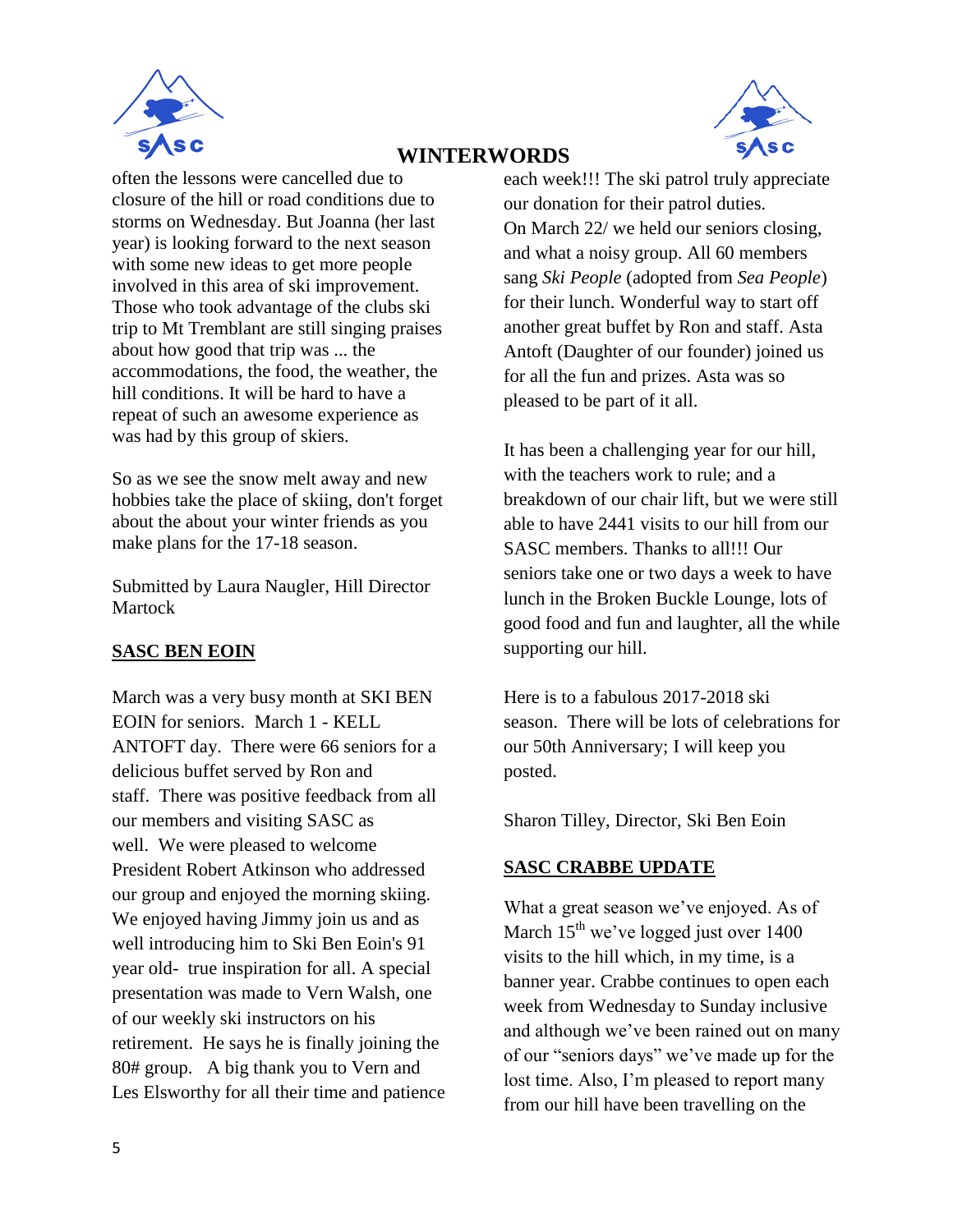



Monday / Tuesday and they tell me they've really enjoyed Poley this year as well. Our Kell Antoft day on Feb 22nd was a great success with 74 seniors on the hill. It was wonderful to see 22 visitors "from away" who were part of our number.

I'm hoping you will be able to open a couple of videos I've posted on youtube. One is Gary Steeves and I at Kell Antoft - Poleyand the other includes Tom d'Entremont and Ray Kaine (ski instructor) at Crabbe on one of our stellar days. Tom and Jacques Paquin had a very nice article written about them published in the Daily Gleaner on Kell Antoft day.

[https://www.telegraphjournal.com/daily](https://www.telegraphjournal.com/daily-gleaner/story/100093658/crabbe-mountain-skiers-aches-and-pains?source=story-search)[gleaner/story/100093658/crabbe-mountain](https://www.telegraphjournal.com/daily-gleaner/story/100093658/crabbe-mountain-skiers-aches-and-pains?source=story-search)[skiers-aches-and-pains?source=story-search](https://www.telegraphjournal.com/daily-gleaner/story/100093658/crabbe-mountain-skiers-aches-and-pains?source=story-search) Tom at 82 and Jacques at 84 are our two seniors. All the rest of us are just kids enjoying the hill.

[https://www.youtube.com/watch?v=4nBxyL](https://www.youtube.com/watch?v=4nBxyLMWhm0&feature=em-upload_owner) [MWhm0&feature=em-upload\\_owner](https://www.youtube.com/watch?v=4nBxyLMWhm0&feature=em-upload_owner) [https://www.youtube.com/watch?v=reNsxm](https://www.youtube.com/watch?v=reNsxmSl9GQ&feature=em-upload_owner) [Sl9GQ&feature=em-upload\\_owner](https://www.youtube.com/watch?v=reNsxmSl9GQ&feature=em-upload_owner)

I'm hoping all the links work!!

Don't forget, everyone is welcome to attend the Club Annual General Meeting in Debert NS on June  $15<sup>th</sup>$ . Also, stay tuned for info on our golf tournament details of which will be published on our web-site shortly.

Enjoy the remainder of the season and "slip slide away"

Charlie Wright – Crabbe Hill Director

### **SASC POLEY UPDATE**

Poley Mountain had a very good skiing year. We started with snow early in December and had a good skiing through January. We suffered from the same weather temperament as the other Maritime hills, with sporadic rain that would wash away built up our beautiful slopes, followed by extreme cold that would make for icy conditions. However, overall, with the great snow making capacity at Poley, and the many, many, snowstorms, overall, we had great ski conditions. During the course of the ski season, over 4000 SASC members took advantage of the great conditions. Many of them skied every day, or at least several times a week, mostly during the week, and there were those others who were sporadic skiers but who also enjoyed the advantages of being SASC members.

Kell Antoft Day at Poley was supposed to be held on Valentine's Day, February 14, however, Mother Nature decided that people should stay home with their loved ones and made sure of that by raining for at least two consecutive days. However, we were able to reschedule for the following Tuesday. Mother Nature was kind to us. She made sure we had a two major snowstorms and then a sufficient thaw to firm up the snow prior to the event so the snow could be soft, yet groomed. The sun was a bright light in the sky, shining down on the festivities; the skies were blue; the temperature a tad over freezing and very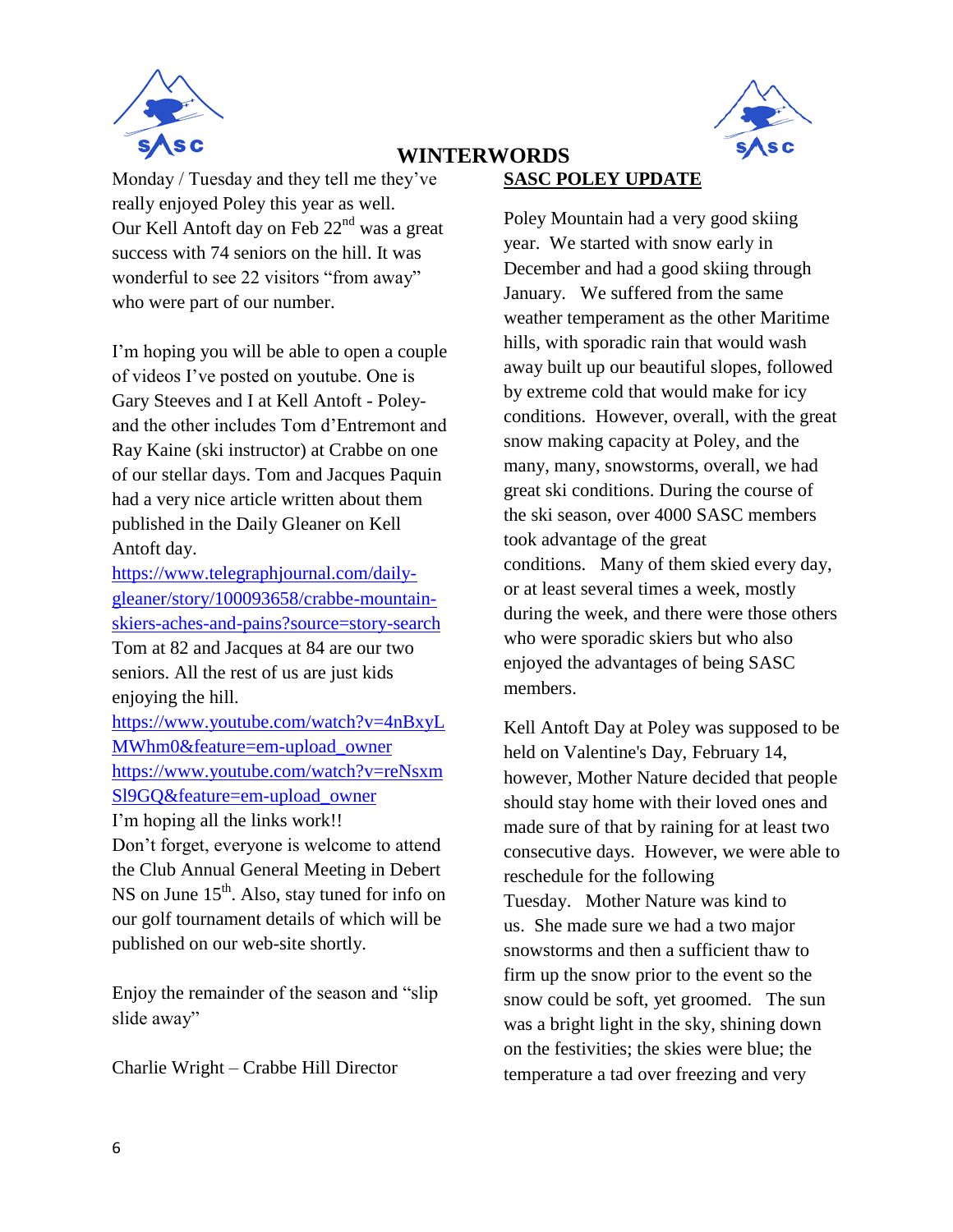



light winds. We could not have asked for anything better than that!

We had 110 members sign in that day, most of them were in bright and early to take advantage of the beautiful day. Our members came from Ben Eoin, Wentworth, Martock, Crabbe and Poley. Robert Atkinson, SASC President, Charles Wright, SASC Vice President and Judy Hawkins our Past President were also present.

Lunch was served at 12:30pm. We had a bit of a problem with the sound system initially, but were able to get through that. People were asked to put their names into the draw for prizes. There were tons of prizes, and more than half of the participants were able to go home with a gift. We were very fortunate to receive gifts from a variety of sponsors: Poley Mountain gave us swag, Outdoor Elements in Sussex provided several gift certificates, River and Trail Company in Quispamsis gave us more winter wear. SASC provided funds for more gifts. Key Industries in Saint John was very generous with their prizes. Austin Yeomans, one of our members, provided an Intarsia Skier stained pine woodworking hanging as our main prize. It was won by SASC President Robert Atkinson! Marilyn Yeomans provided her hand knitted mittens - they were snatched up very fast! And, most importantly, Beavertails from Martock provided those great velcro ski holders!

We were pleased to be able to present our former Poley Director, Murray Goodman, with a plaque and a SASC hat and to thank him for his many dedicated years to the club and for serving as our hill director. We all agreed he had done a great job!

We presented a cheque to the Poley Ski Patrol via Bill Anderson, the Poley Mountain Manager who also said a few words.

Overall, a very successful ski year, a great Kell Antoft Day and a very big thank you to everyone who made it possible!

Looking forward to next year!

Nargis Kheraj, Director - Poley Mountain.

# **SASC MONT FARLAGNE UPDATE**

We had a great year, great snow! Kell Antoff Day was held at Mont Farlagne Thursday, February  $16^{\text{th}}$ .



Gary Thorne SASC,director Mont Farlagne,presenting cheque to Daniel, CSPS patroller.